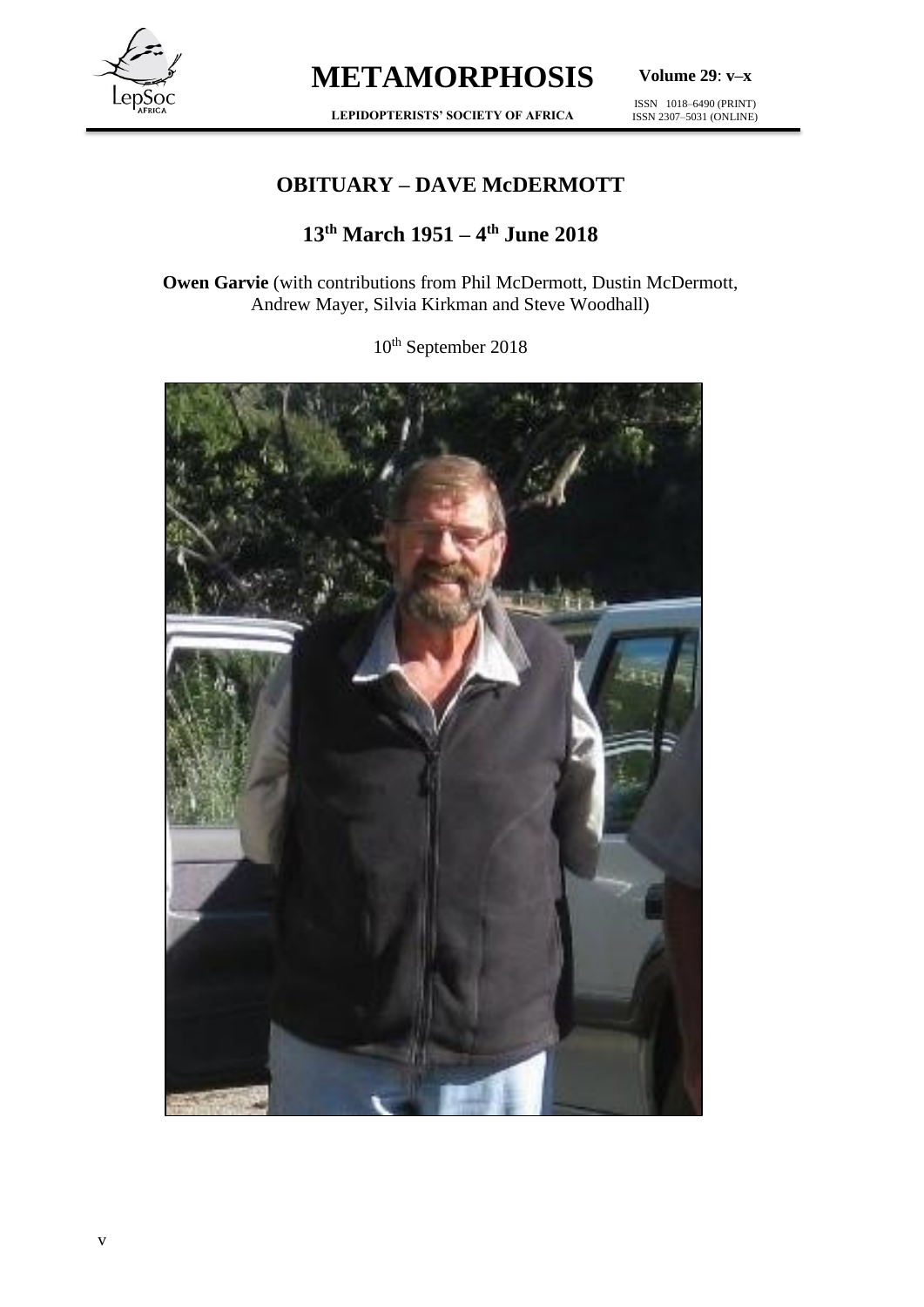

**Volume 29**: **v–x**

**LEPIDOPTERISTS' SOCIETY OF AFRICA**

ISSN 1018–6490 (PRINT) ISSN 2307–5031 (ONLINE)

#### **OBITUARY – DAVE McDERMOTT**

Many of you will be aware that Dave McDermott, Honorary Life Member of LepSoc Africa and former Council Member and Secretary, passed away recently. Dave was an enthusiastic participant of the SABCA project, both as provincial leader of the Mpumulanga Province, where he facilitated field survey data and as data contributor by allowing the Society to digitise and use distribution data from his private collection. Silvia Kirkman remembers him as always jolly and a pleasure to work with.



2005 SABCA Steering Committee- Dave McDermott - back row 3rd from left

Dave was born in Cape Town on 13 March 1951 and together with his older brother Phil and younger sister Margie grew up on a large two and half acre plot in Marlborough in Salisbury, Rhodesia. In 1958 Dave and Phil started collecting butterflies and this hobby became a lifelong passion for both of them. Phil recalls that a lot of people (including his two sons Matthew and Dustin) have wondered how he got the name of Dooze. This happened when he was about 16 and went on a date with one of the local girls. One of our neighbours was quizzing him the next day on how the date went, and declared that Dave had doozie and managed to have his way with her. The nickname stuck and he was known as Dooze ever since.

I first met Dave Mc Dermott at the annual LepSoc Africa Conference at Onderstepoort in September 1995 and he was immediately friendly and helpful to me and my wife Wendy. We soon realized that we had something in common as we had many fond memories of growing up in Rhodesia and collecting butterflies, way back in the 1960s. Having relocated from Kimberley back to Johannesburg in 2002, I visited Dave at his home in Northcliff and we became good friends. Over the past 12 years we have been on many butterfly collecting trips together.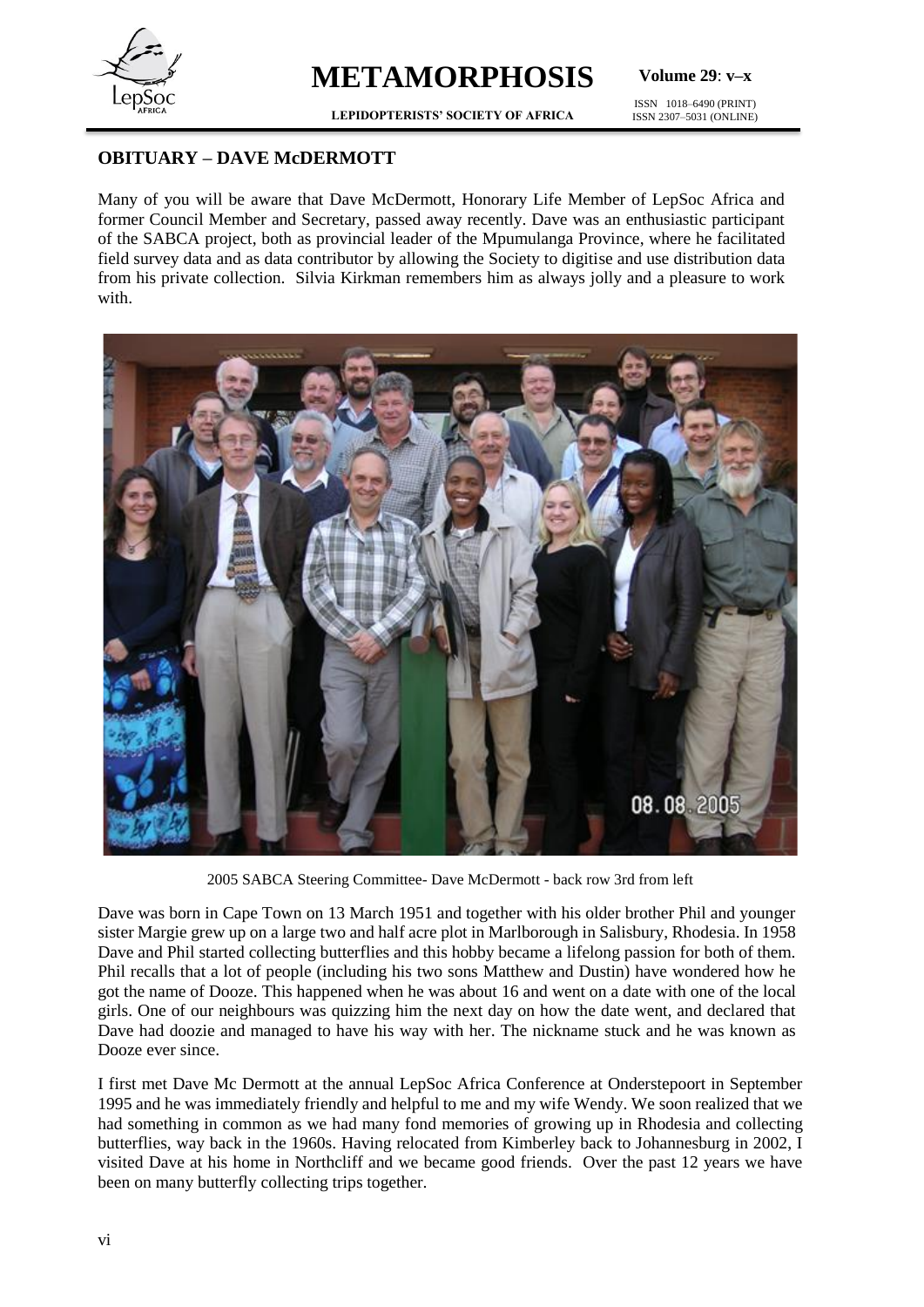

**Volume 29**: **v–x**

**LEPIDOPTERISTS' SOCIETY OF AFRICA**

ISSN 1018–6490 (PRINT) ISSN 2307–5031 (ONLINE)



Dave McDermott flanked by Owen Garvie on the left and his brother Phil on the right (Zimbabwe – April 2013)



Dave McDermott relaxing after a successful butterfly outing near Louis Trichardt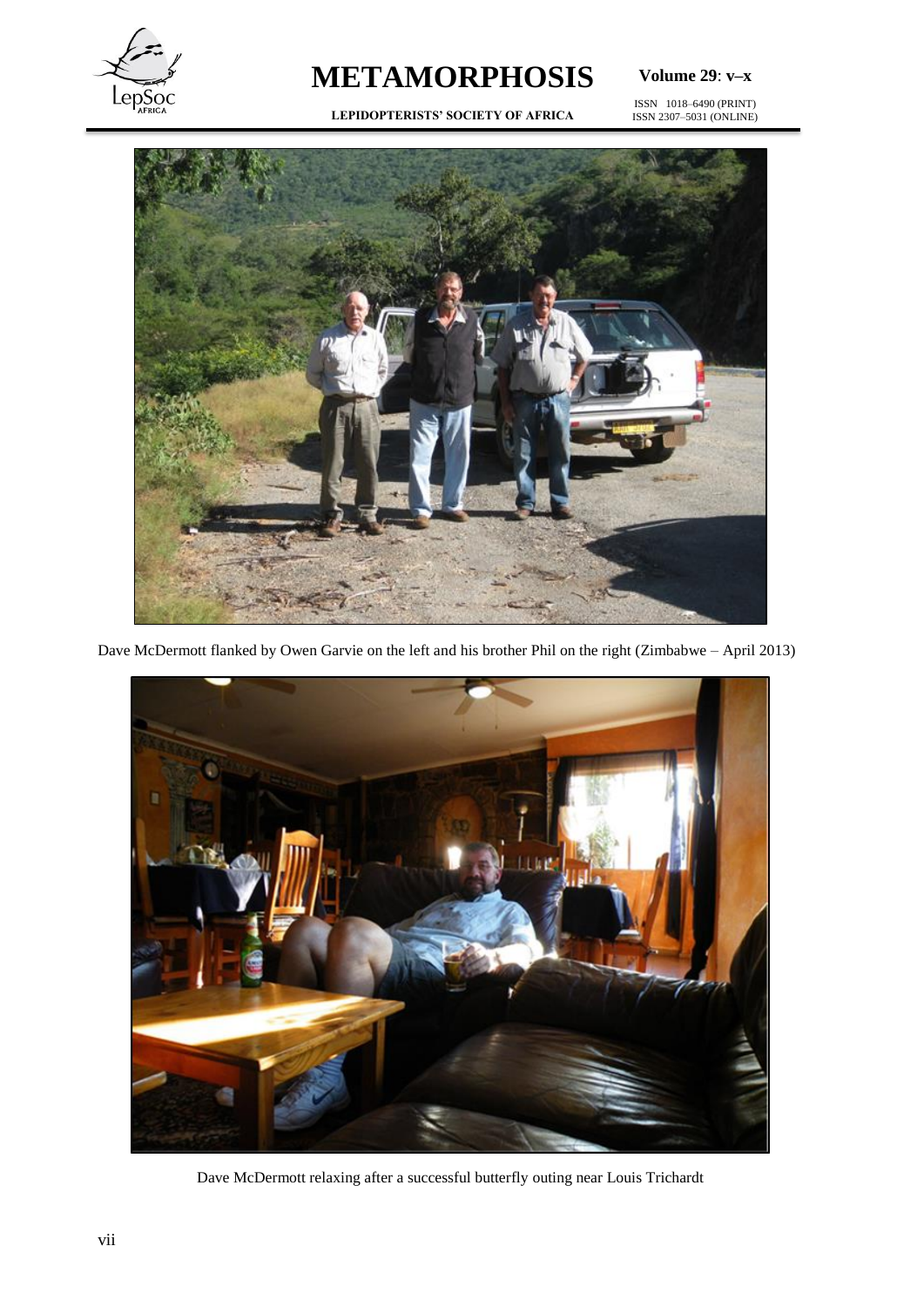

**Volume 29**: **v–x**

**LEPIDOPTERISTS' SOCIETY OF AFRICA**

ISSN 1018–6490 (PRINT) ISSN 2307–5031 (ONLINE)

Dave was a professional journalist and met his wife Wendy in Umtali (now named Mutare) in the eastern highlands of Rhodesia (now named Zimbabwe), whilst he was working as a sports editor for the Umtali Post. He had a distinguished career and was highly respected amongst his colleagues for his integrity and accurate reporting. He worked on the Rhodesian Herald in Salisbury (now Harare), and also had a stint with a local newspaper in Perth, South Australia, before returning to work in Durban and Johannesburg. Dave had an active life outside of butterflies as shown by his memorial service at Old Parktonions Sports Club, where a very large turnout of many special friends and family came to celebrate the life and memory of Dave McD, Big Dave, McD, and The Dooza. A complementary eulogy was presented by Derek Watts (Carte Blanche journalist colleague and close friend of Dave).

Dave loved sport and he was a good rugby player at school, but unfortunately, as a result of a back injury, he needed surgery with plates and steel pins fitted into his spine/pelvis. This meant, at times, that he had difficulty sometimes overcoming obstacles, whilst out in the bush looking for butterflies, and I would have to help him occasionally before we continued our hiking.

Dave had a way with words second to none. When watching rugby together on TV and seeing someone make an error, he would remark "stupid boy". He always supported his two sons in their sporting activities whilst at Parktown Boys High School – Matthew in his rugby and Dustin in his cricket. He had the most amazing way with words – able to sum up any situation or event with a quirky one liner. All of us are likely to recall one of Dave's lines – "that's as useless as tits on a bull"; "I suppose the fairies took my screwdriver Matt"; or lovingly referring to Wendy as the "Sergeant Major" when she stamped her authority on his fashion decisions.

Dave was a dedicated family man and did all he could for Wendy his wife and his two sons Matthew and Dustin. He also enjoyed the five dogs (Jack Russell's and Maltese Poodles), which he referred to as "snivelers". But his favourite pooch was "Bullie" a big rotund bulldog that was his close companion whilst he was running his business from home.

Dave was always "bok" – up for a butterfly trip, and would be ready on time – early in the morning and waiting at his entrance gate, nets, traps and a cool-bag full of food, snacks and cool-drinks, ready for the trip. We spent a lot of time in the field together. Our most successful and memorable trips were as follows:

Enseleni Forest, Levubu, & Mpaphuli near Thohoyandou – Limpopo. Serenity Eco Reserve & Butterfly Farms, Malelane – Mpumulanga. Port St Johns – Eastern Cape. Honde Valley, Inyanga & Bvumba Mountains – NE Zimbabwe. Rusitu and Haroni Forests, Chimanimani – SE Zimbabwe.

Dave was an astute observer often sitting quietly watching a bush or muddy patch on the road, while the rest of us were dashing here and there frantically chasing after butterflies. Dave would then stand and slowly move and with a quick swing of his net would bag the perfect specimen he was after.

Over many years of collecting Dave amassed a superb butterfly collection, each specimen accurately labelled and set at the base of the pin according to the British standard of pinned specimens. I do remember his joy and astonishment when he told me he had caught a male specimen of *Cigaritis brunnea* in late September 1999 in a forest clearing in the Chirinda Forest near the Swynnerton Memorial in SE Zimbabwe. He described this experience in an article entitled "Chirinda Forest and a tale of *Spindasis brunnea*" in Metamorphosis, Vol 11, No.2, June 2000. Surprisingly, in early October 2008, on a follow up trip with Dave, Phil and Jane McDermott to the Chirinda Forest, I was fortunate to net a female *C brunnea* at the same spot that Dave had caught his specimen- nine years earlier. I donated this specimen to Dave so he could have a matching pair of this rare butterfly.

The collection was recently purchased by Jeremy Dobson and all the specimens are currently being reset by Martin Lunderstedt at the standard half way mark up the pin!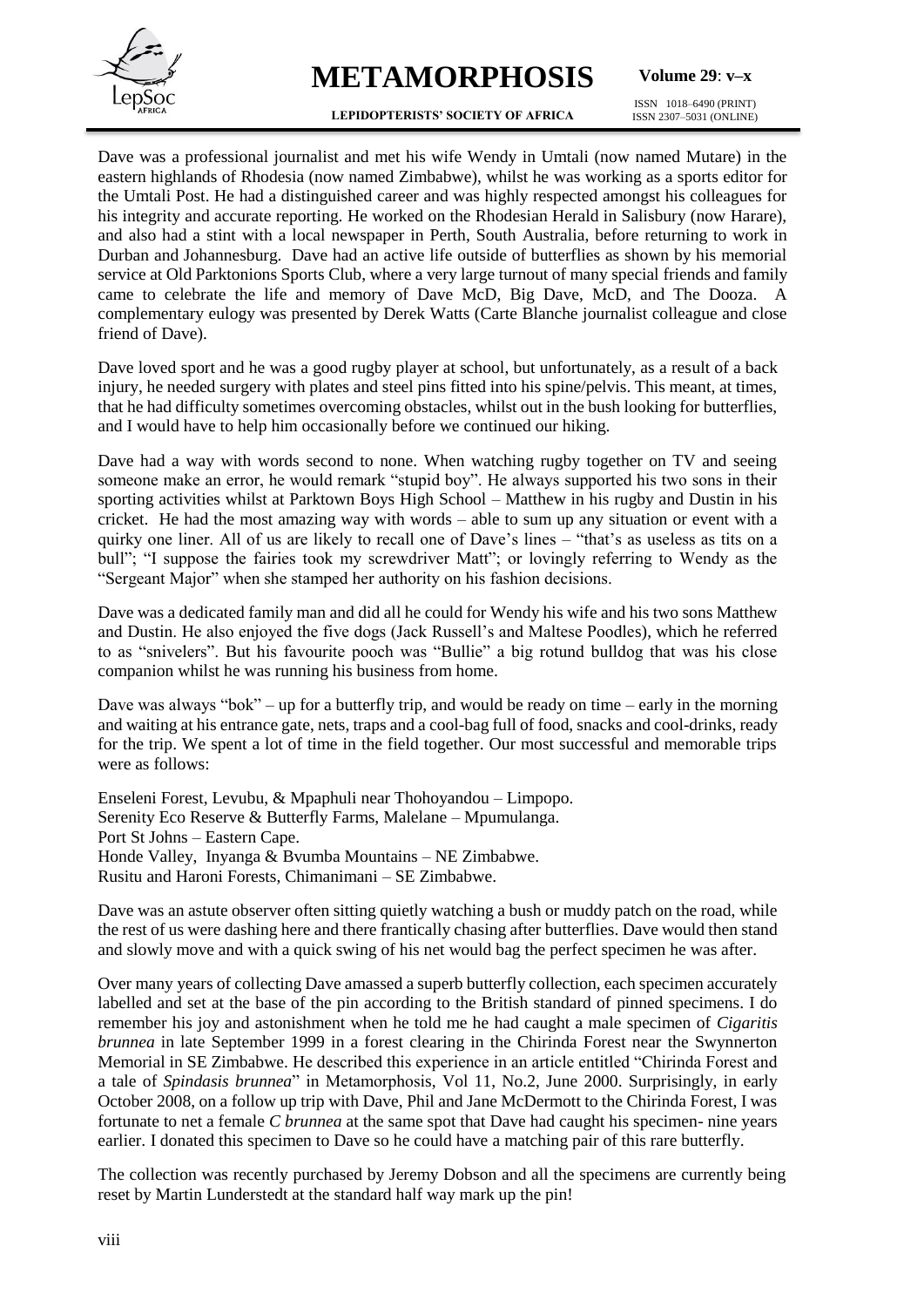

**Volume 29**: **v–x**

**LEPIDOPTERISTS' SOCIETY OF AFRICA** ISSN 1018–6490 (PRINT) ISSN 2307–5031 (ONLINE)

Anyone who knew Dave couldn't forget his flawless use of unnecessarily large words to which most of us certainly did not know the meaning thereof. What a splendiferous specimen, he would claim as he examined his butterfly collection. His love of the natural world was infectious, able to name any bird, bug or beast he came across during our adventures in the outdoors. He travelled to every corner of Southern Africa in search of his beloved butterflies and his sons and many lepidopterists were privileged to have shared many of these experiences with him.

A more hospitable host and gentlemen you will never meet. He applied this logic to life – cherishing his friends, family, dogs and butterflies more than meaningless belongings. Even in the face of his illnesses, Dave was able to pass on wisdom – he would, without fail, until the very end, reassure his friends and family that he is doing OK and that life carries on. Never moaning, never showing fear. Dustin recalls that he always made time to give his granddaughters a hug, reading them a story or showing them the birds in the garden. He told his family that they shouldn't fear death, but rather fear a life not lived. His motto was "don't wait for things to get better, life will always be complicated. Learn to be happy right now otherwise you'll run out of time".



Dave was well known for his cooked breakfasts which were a great joy to all after the party the night before

Dave was brave throughout his battle with cancer and dementia and never complained, but instead, was always grateful to the nurses and the caring support he received at hospital and particularly at home from Shelia, his home carer.

Andrew Mayer records that Dave was a gentleman – one of the really good guys. Although the sadness of his passing on  $4<sup>th</sup>$  June 2018 will ease with time, the joy and memory of knowing him will last forever. We who were honoured to have known David will remember him as a kind, eloquent, loving family man who appreciated the exquisite beauty of a butterfly's wings.

Go well David and rest in peace

#### **Owen Garvie**